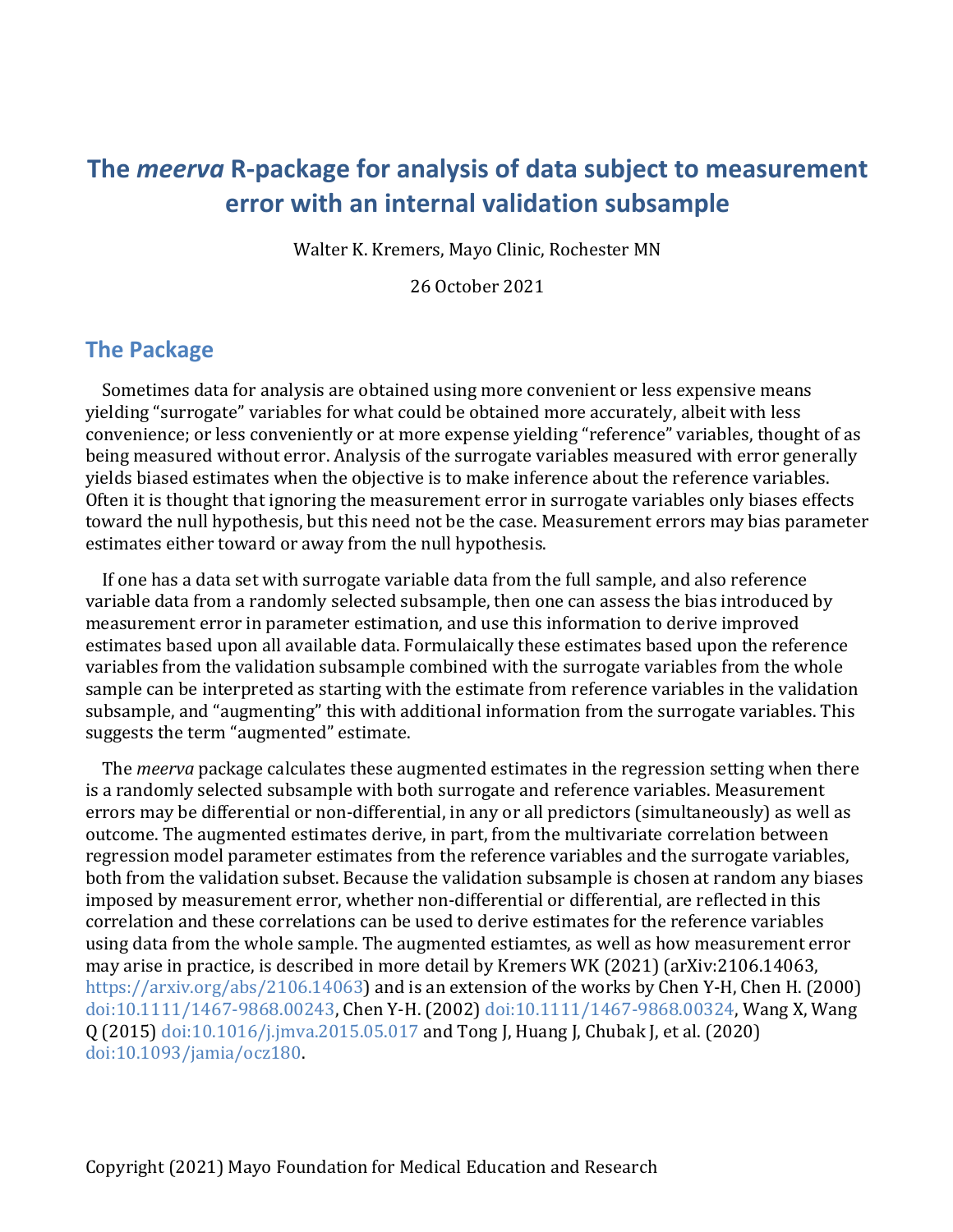#### **Using the** *meerva* **package**

The main function in the *meerva* package is meerva.fit() which calculates estimates from the input dataset. We provide no example datasets with *meerva* but instead provide programs to generate example data. In fact there are three functions to generate simulated data with measurement error of appropriate form for analysis 1) meerva.sim.brn() for binomial outcome and the logistic regression setting 2) meerva.sim.cox() for time to event data and Cox regression and 3) meerva.sim.nrm() for normal data and linear regression. Additionally meerva.sim.block() performs a simulation study generating multiple datasets and stores the results for inspection in a list object. There are no other functions in the package intended for direct usage by the user barring the print(), summary() and plot() functions.

As with all R-packages one must first install the package, and "add" to the working library. This can be done by running the two lines of code **install.packages("meerva")** and **library(meerva)** from the R "console".

#### **Data requirements**

The basic data elements for input to the *meerva* package for analysis are three matrices of predictors and three vectors of outcomes. When fitting a model in the Cox regression framework there will be three additional vectors for event vs censoring information. These are submitted as input to the meerva.fit() function. This may be somewhat awkward but these data elements are used internally for calculations so it is quite natural from a data flow perspective. The intent is to eventually write the function meerva(), which would serve as a wrapper for meerva.fit(), and parse a data frame into the pieces described here and pass to meerva.fit(). Many of the R functions for statistical analysis work in this manner, e.g. the commonly used glm() function can read from a data frame and parse the predictor variables and outcome variable before passing to glm.fit(), and similarly for  $\cosh()$  and  $\cosh(f)$ .

The three input matrices for the predictor variables are  $x$  val,  $xs$  val and  $xs$  non. The first contains the information on the reference predictors from the validation subsample. The next, xs\_val contains the information on the surrogate predictors from the validation subsample. xs\_non contains information on the surrogate predictors form the non-validation subsample, that is the sample units not included in the validation subsample. Together xs\_val and xs\_non constitute the surrogate predictors for the whole sample. The three vectors for the predictor variables are y\_val, ys\_val and ys\_non, with a naming convention parallel to that of the predictor variable matrices.

By default, each row in all of x\_val, xs\_val, y\_val and ys\_val has to include data for the same sample unit, e.g. row i has to include the data for same patient for the matrices and column vectors. Similarly, each row in xs\_non and ys\_non has to include data for the same sample unit. Importantly then, before passing data to meerva.fit one may need to sort the data and check for consistency of the rows for these different data units.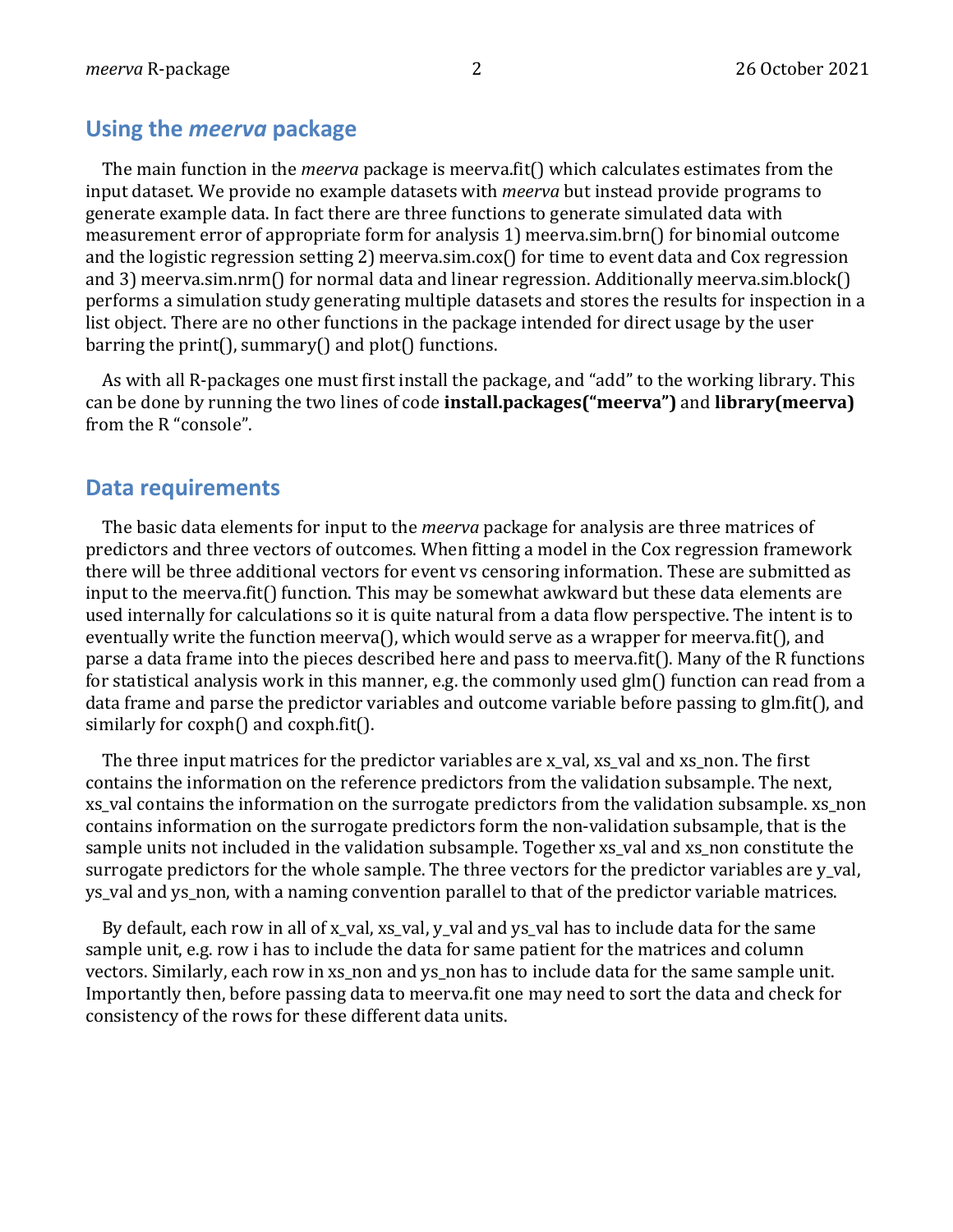## **An example dataset**

To demonstrate usage of meerva.fit() we first generate a dataset for analysis, discuss essential characteristics of the data as required for analysis, and then shown an example analysis. First after running the analysis do we go into detail on the program used to generate the simulated data. Generation of simulated data may be less of interest to those wanting to start with an analysis.

The code

```
# Simulate logistic regression data with measurement error
simd = meerva.sim.brn(n=4000, m=400,
    beta = c(-0.5, 0.5, 0.2, 1, 0.5),
     alpha1 = c(0.95, 0.90, 0.90, 0.95),
     alpha2 = c(0.98, 0.94, 0.95, 0.95),
     bx3s1 = c(0.05, 0, 0, NA, NA),
    bx3s2 = c(NA, NA, NA)
```
generates simulated data with measurement error with binomial outcomes and intended for analysis using the logistic regression framework. Here, the randomly generated data are stored in the output object simd. This full dataset has sample size of 4000 and the validation subsample has size 400. We extract data in the format required for input to the analysis program meerva.fit() using

```
# Read the simulated data to input data format
x_val = simd$x_val # reference predictors from the validation subset
y_val = simd$y_val # reference outcome from the validation subset
xs_val = simd$xs_val # surrogate predictors from the validation subset
ys_val = simd$ys_val # surrogate outcome from the validation subset
xs_non = simd$xs_non # surrogate predictors from the non-validation 
                      # sample units
ys_non = simd$ys_non # surrogate outcome from the non-validation 
                      # sample units
```
Inspecting the first few rows of the reference predictor variable matrix we see

```
# Print the first 10 elements of the y validaiton vector
print(x_val[1:10,])
```

| ## |                    |   | x1 x2 | x3           | x4                       |
|----|--------------------|---|-------|--------------|--------------------------|
| ## | $\lceil 1, \rceil$ | ø | ø     | 0.3627536    | 1.12215988               |
| ## | $\lceil 2, \rceil$ | 1 | Ø     | -1.2701380   | $-1.58351783$            |
| ## | [3,]               | Ø | Ø     | 0.2678254    | $-1.21744969$            |
| ## | [4, 1]             | ø | A     | 0.8093085    | $-0.58526992$            |
| ## | $\lceil 5, \rceil$ | Ø |       |              | 0 -0.3055455 -0.95833154 |
| ## | [6,1]              | 1 |       | 0 -1.0052097 | 0.06790784               |
| ## | [7,1]              | 1 | a     | -0.3890501   | $-1.25104539$            |
| ## | [8,]               | Ø | Ø     | 1.9126599    | -0.29773421              |
| ## | [9,]               | ø | ø     | 0.7984876    | 0.57395013               |
| ## | [10,]              | Ø | ø     | 0.5495988    | $-0.22199711$            |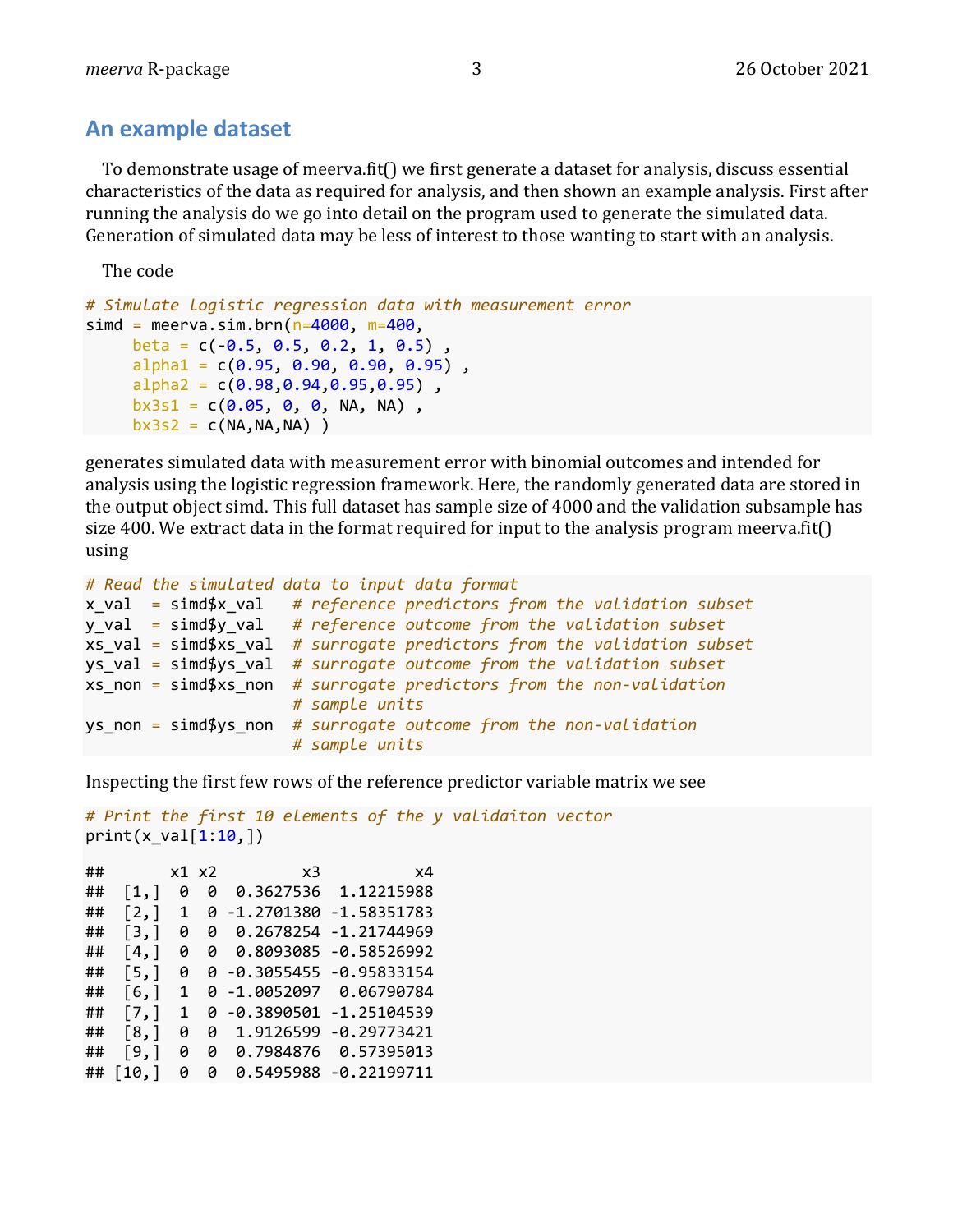As suggested by their appearance  $x1$  and  $x2$  are binomial predictors, and  $x3$  and  $x4$  are quantitative. Inspecting the first few elements of the reference outcome vector we see

```
# Print the first 10 elements of the y validaiton vector
print(y val[1:10])
```
## [1] 0 0 0 1 0 1 0 1 1 0

In their form  $xs_$ val and  $ys_$ val are similar to  $x_$ val and  $y_$ val but include the surrogate variables instead of the reference measures, xs non and ys non have analogous form but include variables form the non-validation subsample.

#### **Analysis**

To perform an analysis using either logistic, Cox or linear regression the user need only pass the  $data$  to meerva.fit $()$  as the program first inspects the data to determine an appropriate model framework. The user may override the model framework for analysis selected by meerva.fit()by specifying this with the input variables faimlyr and familys for the reference and surrogate data, but generally will not need to do this. Current family options are binomial for logistic, Cox for Cox regression and gaussian for linear regression. The user may also provide vectors for sample unit id's (identifier or index) (e.g. patient id) and weights for sample units but this example does not involve these. Weights may be used in case of sampling with unequal probabilities or for of propensity scores. The sample unit id can be used in case of repeat records for sample units. This assures use of sandwich estimators of variances, or similar, accounting for within sample unit (patient) dependencies. The user may also specify whether to use sandwich variances methods in model derivation or jackknife estimates, *i.e.* choose faster or more accurate calculations. Here we use the default of faster calculations.

An example analysis can then be performed and results printed by

```
Ex1 = meerva.fit(x val = x val , y_val = y_val ,
               xs val = xs val, ys val = ys val,
               xs non = xs_non, ys_non = ys_non )
print(Ex1)
## 
## meerva.fit(x_val = x_val, y_val = y_val, xs_val = xs_val, ys_val = ys_val, 
## xs_non = xs_non, ys_non = ys_non)
## 
## familyr familys compare comparec vmethod vmethodc vmethodr
## [1,] "binomial" "binomial" "1" "ful" NA "ijk (alt)" "2" 
## vmethods n_val n_ful dim_beta dim_gamma
## [1,] "2" "400" "4000" "5" "5" 
## 
## Confidence intervals are for alpha = 0.05
## 
## Estimates for Beta using beta_aug 
## estimate se lcl ucl z 
## (Intercept) -0.6268576 0.10099079 -0.8247959 -0.4289193 -6.2070768 5.40e-10
```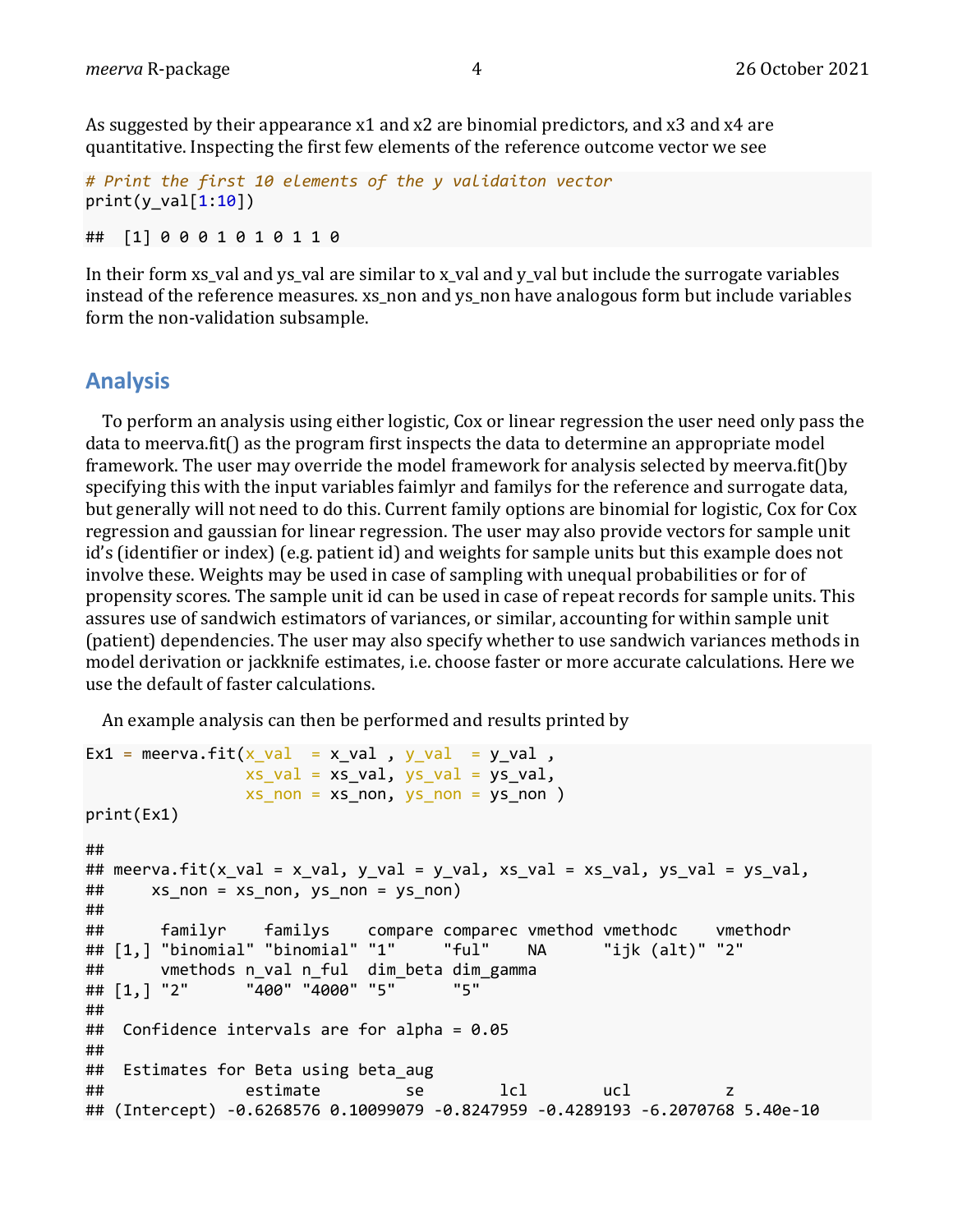| ## $x1$ |         |  |  | 0.7436406  0.20911103  0.3337905  1.1534907  3.5561999  3.76e-04                 |
|---------|---------|--|--|----------------------------------------------------------------------------------|
|         | ## $x2$ |  |  | $0.1629424$ $0.23472323$ -0.2971067 $0.6229914$ 0.6941893 4.88e-01               |
| ## $x3$ |         |  |  | 1.2740382     0.12226244     1.0344083     1.5136682     10.4205201     2.00e-25 |
| ## x4   |         |  |  | 0.6054943  0.08634431  0.4362626  0.7747261  7.0125558  2.34e-12                 |

The first output element is basically a readback of the call used to perform the analysis. Next are a number of model fit parameters which are either determined by the data or specified by the user. The first 2, familyr and familys, are the model families used to model the reference data (therefore the r in familayr) and surrogate data (therefore the s in familys). Usually, the reference and surrogate model families will be the same but they can be different, for example surrogate data might fail to record time to event and simply record whether or not an event was recorded. Here, since we did not specify the model family the meerva.fit() function identified the binomial outcomes fron the data and fit a logistic regression model. If we wanted to override this and fit a linear model we could have specified family=gaussian and familys=gaussian when calling meerva.fit(). The other elements n\_val, n\_ful, dim\_beta, dim\_gamma describe the validation sample size, the full sample size, the dimension of the model based upon the reference variables and the dimension of the model based upon the surrogate variables. The model dimension includes that of the interecept except for the Cox model where there is no intercept. In many cases, possibly most cases, there will be one surrogate variable for each reference variable. The method though allows for multiple surrogates for any or all of the reference variables, meaning the models based upon surrogates may have more parameters than the model based upon reference variables. Interestingly, the surrogate set may have fewer variables than the reference set. One way this may arise is in the special case of a missing data where a common set of variables is missing in a random subset of the data. This though would not work if different sample units had different variables missing, unless one were to discard some data to obtain the needed data structure. Finally, the print function provides the augmented estimates for the regression model, based upon both the reference and surrogate variables, along with standard errors, confidence intervals and p-values.

The summary() function, provides additional output beyond that of the print() function. In particular, summary() provides model fit information when regressing y\_val on x\_val, ys\_val on xs\_val and ys\_non on xs\_non, as in

```
summary(Ex1)
## 
## meerva.fit(x_val = x_val, y_val = y_val, xs_val = xs_val, ys_val = ys_val, 
\# xs_non = xs_non, ys_non = ys_non)
## 
## familyr familys compare comparec vmethod vmethodc vmethodr
## [1,] "binomial" "binomial" "1" "ful" NA "ijk (alt)" "2" 
## vmethods n_val n_ful dim_beta dim_gamma
## [1,] "2" "400" "4000" "5" "5" 
## 
## Confidence intervals are for alpha = 0.05
## 
## Estimates for Beta using beta_aug (references augmented with surrogates)
## estimate se lcl ucl z
```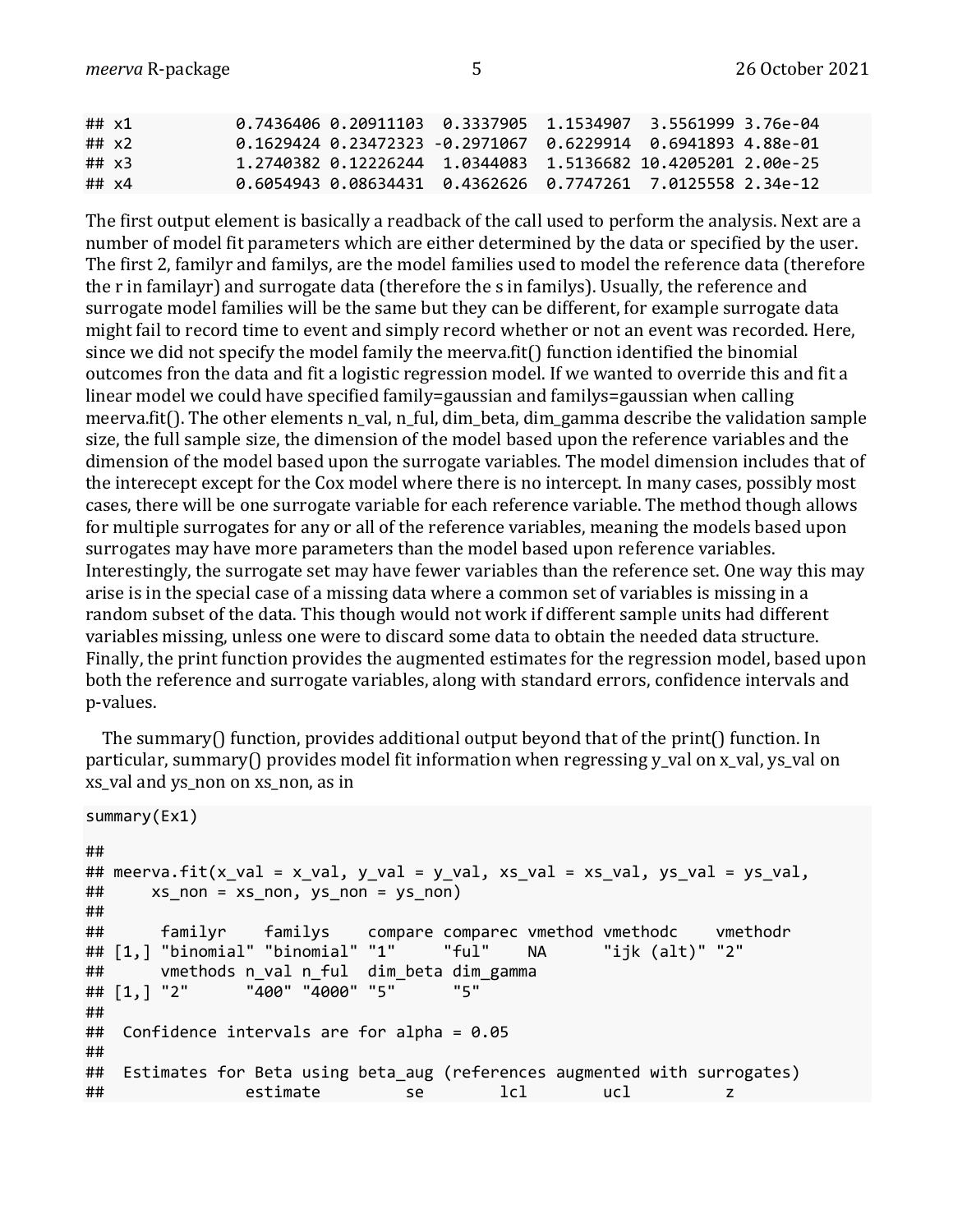*meerva* R-package 6 26 October 2021

```
## (Intercept) -0.6268576 0.10099079 -0.8247959 -0.4289193 -6.2070768 5.40e-10
## x1 0.7436406 0.20911103 0.3337905 1.1534907 3.5561999 3.76e-04
## x2 0.1629424 0.23472323 -0.2971067 0.6229914 0.6941893 4.88e-01
## x3 1.2740382 0.12226244 1.0344083 1.5136682 10.4205201 2.00e-25
## x4 0.6054943 0.08634431 0.4362626 0.7747261 7.0125558 2.34e-12
## 
## Estimates for Beta using beta_val (references alone
## estimate se lcl ucl z 
## (Intercept) -0.512907988 0.1573809 -0.8213688 -0.2044472 -3.2590239 1.12e-03
## x1 0.711948072 0.2847698 0.1538095 1.2700867 2.5000825 1.24e-02
## x2 0.007773179 0.3592342 -0.6963128 0.7118592 0.0216382 9.83e-01
## x3 1.445910903 0.1573970 1.1374185 1.7544033 9.1863958 4.06e-20
## x4 0.732347710 0.1205835 0.4960084 0.9686871 6.0733652 1.25e-09
## 
## Effective multiplicative increase in sample size by using augmented estimates
## (Intercept) x valx1 x valx2 x valx3 x valx4
## 2.428512 1.854531 2.342303 1.657321 1.950331 
## 
## Estimates for Gamma using gamma_non (surrogates alone)
## not for direct comparisons 
## estimate se lcl ucl z 
## (Intercept) -0.5725799 0.04480599 -0.66039798 -0.4847617 -12.779093 2.15e-37
## x1s 0.6890032 0.07680289 0.53847226 0.8395341 8.971058 2.94e-19
## x2 0.1270045 0.09739016 -0.06387674 0.3178857 1.304079 1.92e-01
## x3s 0.8090865 0.04024644 0.73020489 0.8879680 20.103305 6.90e-90
## x4 0.4086580 0.03559780 0.33888755 0.4784284 11.479866 1.67e-30
## 
## Correlations between beta val and gamma val
## [,1] [,2] [,3] [,4] [,5]
## [1,] 0.80367933 -0.376471875 -0.31345870 -0.1774925 0.04358301
## [2,] -0.39055533 0.706565488 0.05592196 0.1147770 0.02155382
## [3,] -0.31205859 0.078158138 0.78865862 0.1008101 -0.05238810
## [4,] -0.17820540 0.111477966 0.11389238 0.6517229 0.11937274
## [5,] 0.06078147 -0.008493862 -0.05009483 0.1205559 0.73004945
```
The augmented estimates displayed using print() are actually derived in part on these other regression model fits. The summary() function also describes the correlation between parameter estimates from the models based upon reference and surrogate data in the validation subsample. These individual model fits and correlation may be useful for data inspection and to see just how similar or different the estimates may be from the models based upon reference or surrogate data.

### **Example binomial data**

In the section above "**An example dataset**" we used the code

```
# Simulate logistic regression data with measurement error
simd = meerva.sim.brn(n=4000, m=400,
    beta = c(-0.5, 0.5, 0.2, 1, 0.5),
     alpha1 = c(0.95, 0.90, 0.90, 0.95),
```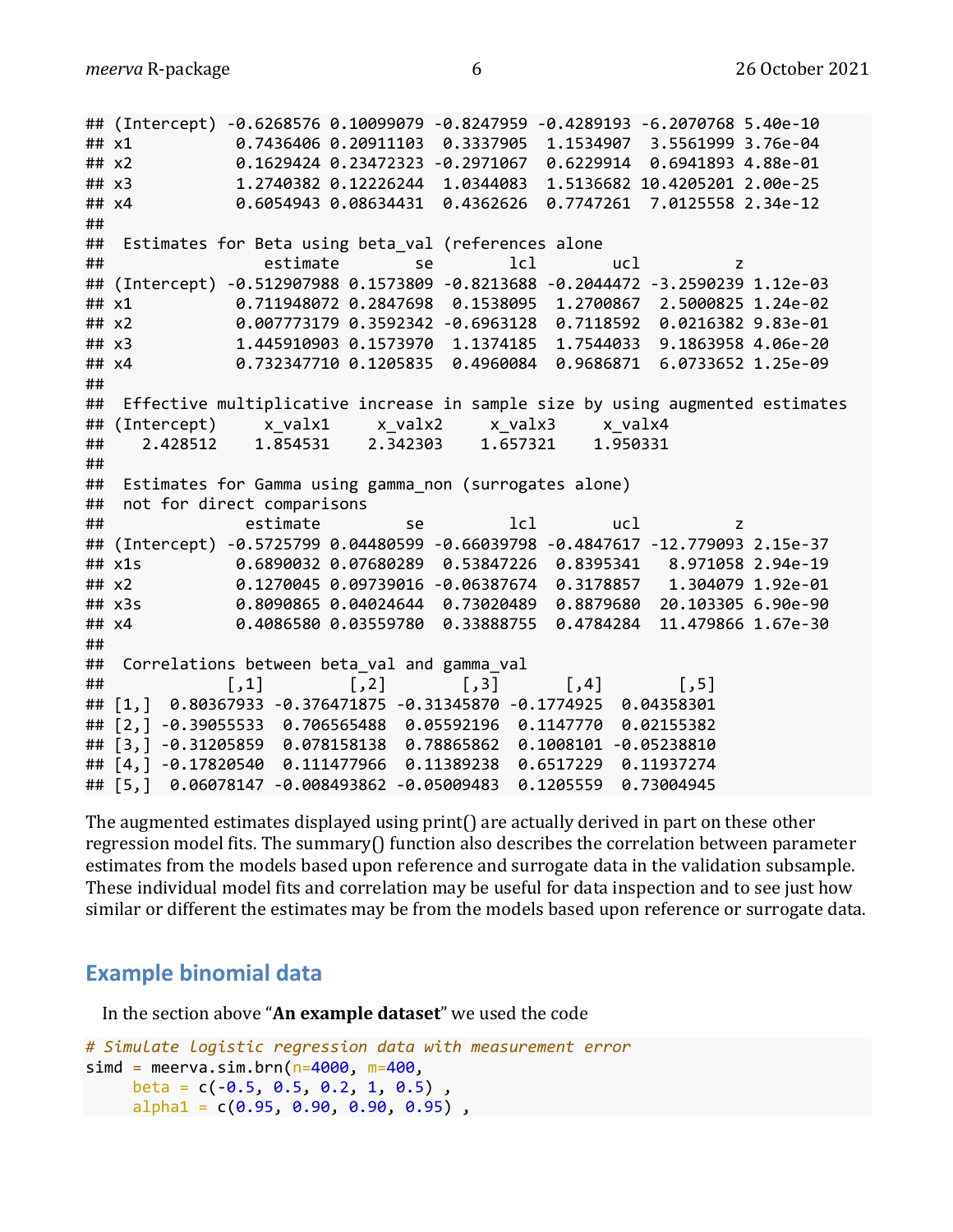```
alpha2 = c(0.98, 0.94, 0.95, 0.95),
bx3s1 = c(0.05, 0, 0, NA, NA),
bx3s2 = c(NA, NA, NA)
```
to generate a simulated data and store the data in an object, here named simd. The full dataset for this example has size  $4000$  as specified by the input  $n=4000$ . The validation subsample, with reference and surrogate variables, has size 400 as specified by  $m=400$ . We will ignore the other input parameters for the moment but note the meerva.sim.brn $\iota$  generates data with 4 predictors, both for the surrogate data subject to measurement error and for the reference data not subject to error. We next extract the data for analysis from this object with the code (same as in the section "**An example dataset**")

```
# Read the simulated data to input data format
x_val = simd$x_val # reference predictors from the validation subset
y_val = simd$y_val # reference outcome from the validation subset
xs_val = simd$xs_val # surrogate predictors from the validation subset
ys_val = simd$ys_val # surrogate outcome from the validation subset
xs_non = simd$xs_non # surrogate predictors from the non-validation 
                      # sample units
ys_non = simd$ys_non # surrogate outcome from the non-validation 
                      # sample units
```
With the data elements described after each line of code. Because we specified a validation subsample of size 400, x val is a matrix 400 rows tall and 4 columns wide. Inspecting the first 10 rows (same as in the section "An example dataset")

```
# Print the first 10 elements of the y validaiton vector
x val[1:10,]
```

| ## |                     |   | x1 x2 | x3               | x4            |
|----|---------------------|---|-------|------------------|---------------|
| ## | [1,]                | ø | Ø     | 1.68763730       | $-0.67781913$ |
| ## | $\lceil 2, \rceil$  | ø |       | -0.39802125      | 1.31151150    |
| ## | [3,]                | Ø | Ø     | 1,71577182       | $-0.32623965$ |
| ## | [4,]                | ø | Ø     | 1.25245033       | 0.02819455    |
| ## | [5,1]               | 1 |       | 0 -0.03601293    | -0.04438002   |
| ## | [6,]                | 1 |       | $0 - 2.28411085$ | -0.79361748   |
| ## | [7,]                | ø | ø     | 1.48743603       | 2.38535937    |
| ## | $\lceil 8, \rceil$  | 1 | Ø     | 0.29237729       | 1.03242762    |
| ## | [9,]                | 1 | ø     | 2.22198131       | 0.55704673    |
| ## | $\lceil 10, \rceil$ | ø | Ø     | 2.14268805       | 2.11336517    |

we see x1 and x2 appear to be binomial predictors, and x3 and x4 to the quantitative. This is indeed the case and is explained in detail in the *meerva* "Reference manual" (at https://cran.rproject.org/web/packages/meerva/index.html ) for the meerva.sim.brn(). The outcome is binomial and so y\_val is a vector with length 400. Inspecting the first 10 elements we see (same as in the section "An example dataset")

```
# Print the first 10 elements of the y validation vector
y_val[1:10]
```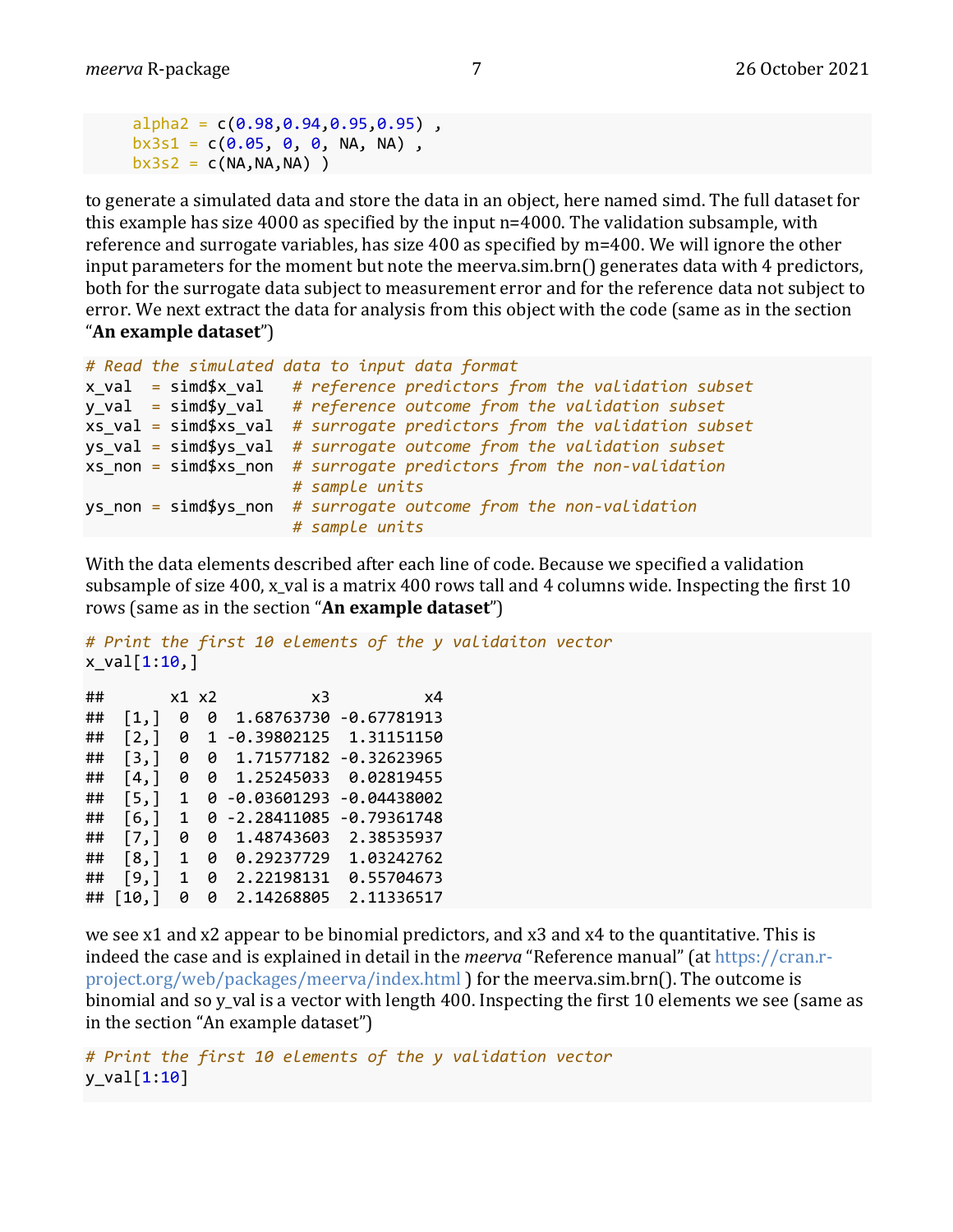## [1] 1 1 1 1 1 0 1 1 1 1

xs\_val and ys\_val are similar to x\_val and y\_val but include the surrogate mearues instead of the reference variables (thus the s in xs val and ys val). The matrix xs non and vector ys non contain the surrogate variable data for the sample units not included in the validation subsample. For this example there are  $4000 - 400 = 3600$  non-validation units in this set.

In this example, after specifying sample and validation subsample size, we specified alpha1 which describes the misclassification error probabilities for the surrogate binomial outcome variable ys in a differential manner, that is with different misclassification probabilities dependent on the predictors. Specifically,

 $P(ys = y | y = 1, x1=1) = alpha1[1]$  $P(ys = y | y = 0, x1=1) = alpha1[2]$  $P(ys = y | y = 1, x1=0) = alpha1[3]$  $P(ys = y | y = 0, x1=0) = alpha1[4]$ 

We then specified alpha2 which describes the differential misclassification probabilities for x1s, the surrogate for x1 predictor. That is the misclassification probabilities for the surrogate X1 are dependent on the true outcome Y. Specifically,

 $P(x1s = x1 | x1 = 1, y=1) = alpha2[1]$  $P(x1s = x1 | x1 = 0, y=1) = alpha2[2]$  $P(x1s = x1 | x1 = 1, y=0) = alpha2[3]$  $P(x1s = x1 | x1 = 0, y=0) = alpha2[4]$ 

We then specified bx3s1 and bx3s2 which describe the probabilistic relation between x3 and the surrogates x3s and potentially x3s2. Here we specified  $bx3s1[1]=0.5$  with which a normal random error with SD 0.5 is added to  $x3$  to obtain  $x3s$ . All other elements of  $bx3x1$  and  $bx3s2$  are either 0 or NA and thus no other error structure is imposed by measurement error. Terms can be given so that the mean of x3s has mean non linear in X3 and so that x3s2 is generated, a second surrogate variable for x3. As described in the *meerva* Reference manual, more possibilities are possible when generating surrogate markers for x3.

#### **More example data**

Similar to the meerva.sim.brn() the meerva.sim.cox() and meerva.sim.nrm() functions generate simulated data with measurement error for analysis with the Cox and linear regression model framework. For Cox model framework, measurement error may occur in the time to event variable and the event indicator variable too may be misclassified. As with all model families analyzed by *meerva*, any or all predictors may be measured with error. (Here we consider misclassification as a type of measurement error.) For the Cox regression framework we include the time to event or censoring variable in the vectors  $v$  val,  $v_s$  val,  $v_s$  non and the event  $v_s$ . censor indicator variable in e\_val, es\_val and es\_non. If e\_val, es\_val and es\_non are specified then meerva.fit() will default to analysis using the Cox regression framework. The user can override this by specifying the familyr or familys to be either binomial or gaussian. Example code generating simulated time to event data with measurement error and anlzying these data is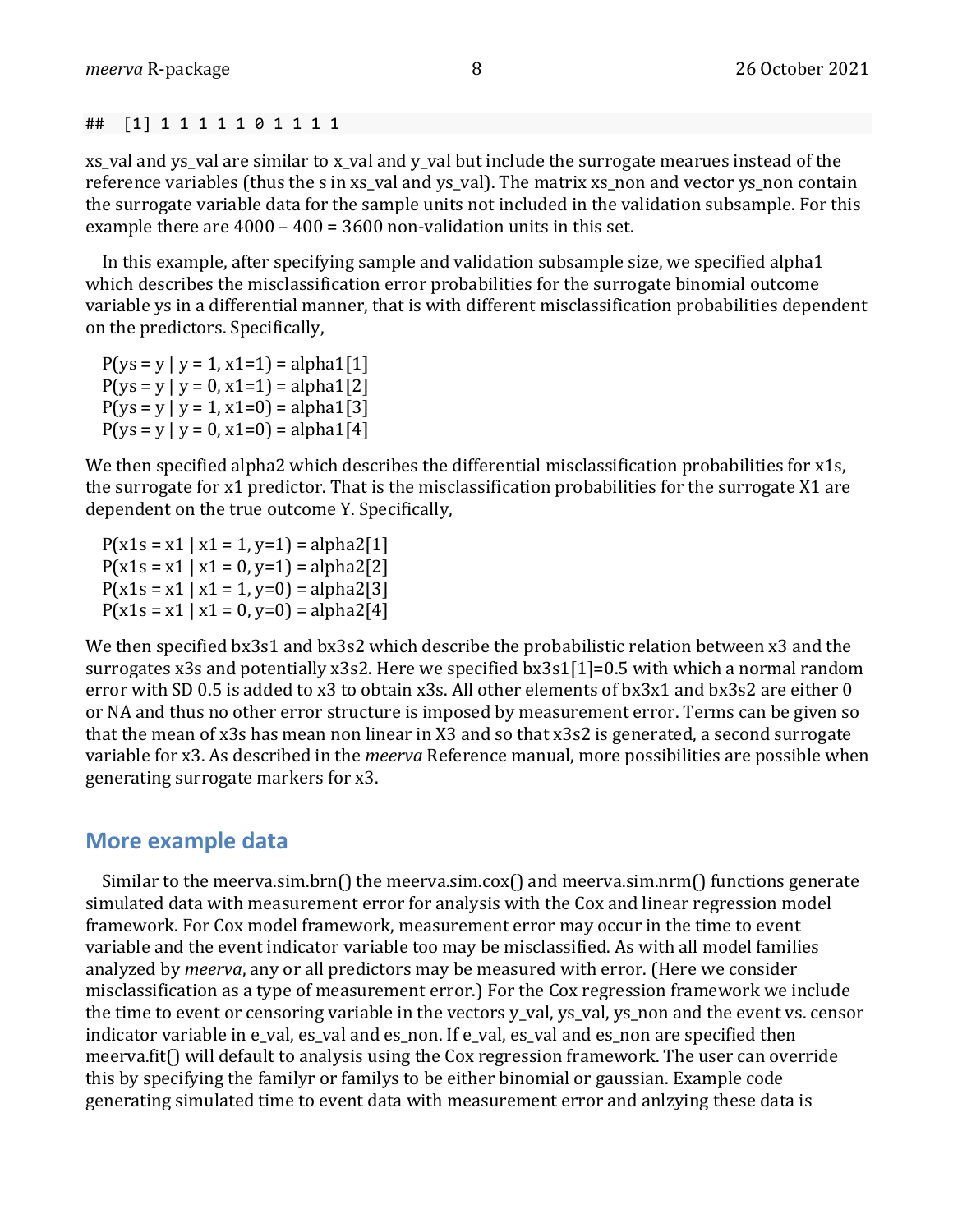```
#======================================================
# Simulate Cox regression data with measurement error
simd = meerva.sim.cox(n=4000, m=400,
    beta = c(-0.5, 0.5, 0.2, 1, 0.5),
     alpha1 = c(0.95, 0.90, 0.90, 0.95),
    alpha2 = c(0.98, 0.94, 0.94, 0.98),
    bx3s1 = c(0.05, 0, 0, NA, NA),
    bx3s2 = c(1.1, NA, NA),
     sd = 0.1# Read the simulated data to input data format
x val = simd$x_val
y val = simd$y val
xs val = simd$xs val
ys val = simd$ys val
xs non = sim\$xs non
ys non = simd$ys non
e val = simde_val
es val = simd$es val
es non = simd$es non
# Analyze the data and print 
cox.me = meerva.fit(x_val, y_val, xs_val, ys_val, xs_non, ys_non,
                     e_val, es_val, es_non)
cox.me
## 
## meerva.fit(x_val = x_val, y_val = y_val, xs_val = xs_val, ys_val = ys_val, 
## xs_non = xs_non, ys_non = ys_non, e_val = e_val, es_val = es_val, 
\# es_non = es_non)
## 
## familyr familys compare comparec vmethod vmethodc vmethodr vmethods<br>## [1,] "Cox" "Cox" "1" "ful" NA "ijk (alt)" "1" "1"
## [1,] "Cox" "Cox" "1" "ful" NA "ijk (alt)" "1" "1" 
## n_val n_ful dim_beta dim_gamma
## [1,] "400" "4000" "4" "4" 
## 
## Confidence intervals are for alpha = 0.05
## 
## Estimates for Beta using beta_aug 
## estimate se lcl ucl z 
## x1 0.4576975 0.07831787 0.3041973 0.6111977 5.844101 5.09e-09
## x2 0.2596587 0.07494578 0.1127677 0.4065497 3.464621 5.31e-04
## x3 0.9784529 0.04291347 0.8943440 1.0625617 22.800602 4.52e-115
## x4 0.4597069 0.03433951 0.3924027 0.5270111 13.387113 7.19e-41
```
Example code generating normal data with measurement error and analyzing these data is

```
# Simulate linear regression data with measurement error
simd = meerva.sim.nrm(n=4000, m=400,
 beta=c(-0.5,0.5,0.2,1,0.5),
```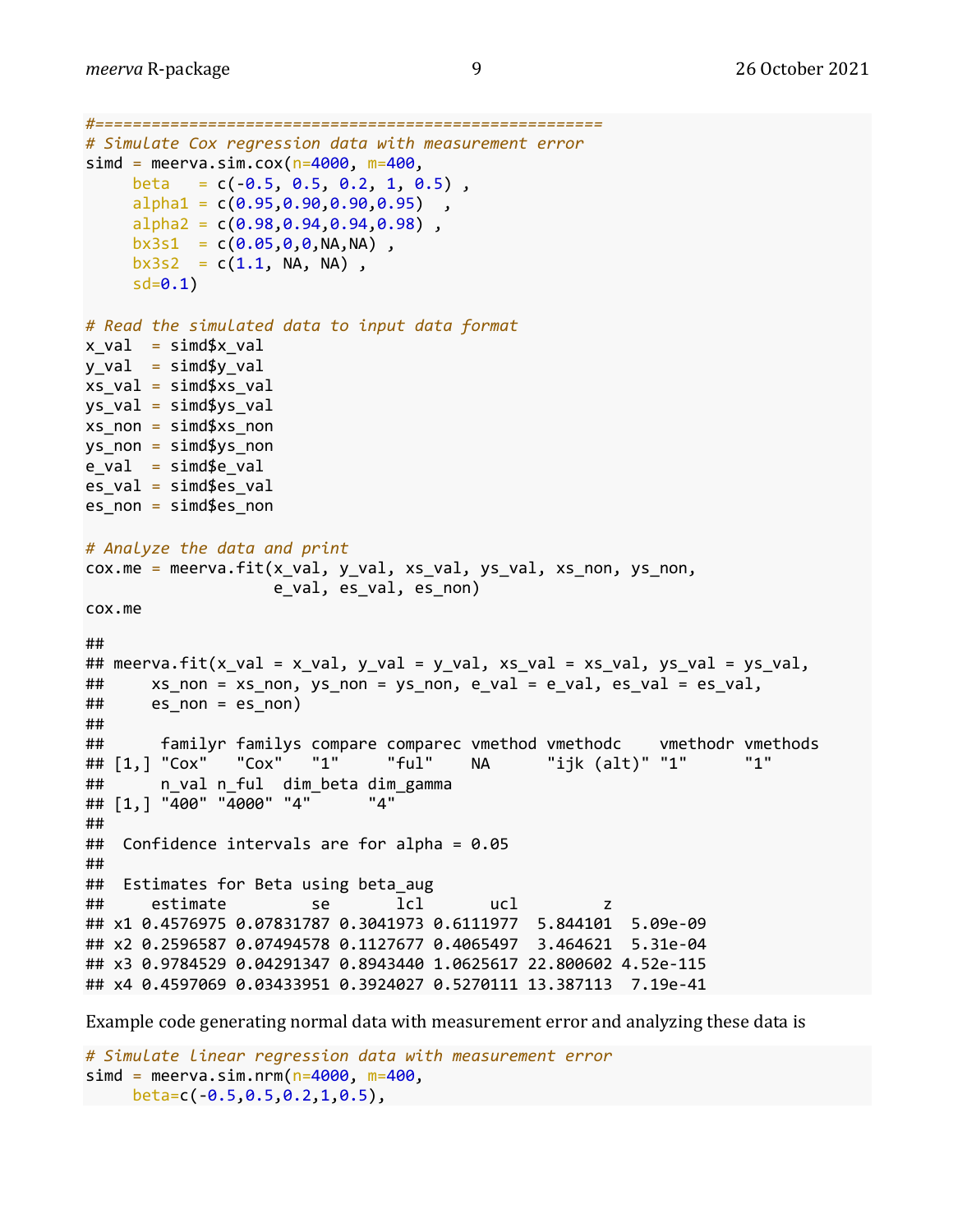```
 alpha1=c(-0.05,0.1,0.05,0.1), 
     alpha2=c(0.95,0.91,0.9,0.9),
    bx3s1= c(0.05, 0, 0, NA, NA), bx3s2=c(1.1,0.9,0.05),
    sd=5)# Read the simulated data to input data format
x val = simd$x val
y val = simd$y val
xs_val = simd$xs_valys_val = simd$ys_val
xs non = sim\ys non = simd$ys non
# Analyze the data and print
nrm.me = meerva.fit(x_val, y_val, xs_val, ys_val, xs_non, ys_non)
nrm.me
## 
## meerva.fit(x_val = x_val, y_val = y_val, xs_val = xs_val, ys_val = ys_val,
\# xs_non = xs_non, ys_non = ys_non)
## 
## familyr familys compare comparec vmethod vmethodc vmethodr
## [1,] "gaussian" "gaussian" "1" "ful" NA "ijk (alt)" "1" 
## vmethods n_val n_ful dim_beta dim_gamma
## [1,] "1" "400" "4000" "5" "6" 
## 
## Confidence intervals are for alpha = 0.05
## 
## Estimates for Beta using beta_aug 
## estimate se lcl ucl z 
## (Intercept) -0.5160102 0.13585249 -0.7822762 -0.2497442 -3.798312 1.46e-04
## x1 0.6415720 0.41625605 -0.1742748 1.4574189 1.541292 1.23e-01
## x2 0.8126396 0.22195328 0.3776191 1.2476600 3.661309 2.51e-04
## x3 1.0497514 0.07691983 0.8989913 1.2005115 13.647344 2.09e-42
## x4 0.5894433 0.08055363 0.4315611 0.7473255 7.317402 2.53e-13
```
Use of meerva.sim.cox() and meerva.sim.nrm() is further described in the *meerva* Reference manual.

### **Simulation studies**

Simulation studies can be helpful in understanding how different statistical methods may perform for different scenario. A number of simulations are provided in the paper describing augmented estimates in (arXiv:2106.14063, https://arxiv.org/abs/2106.14063). We provide with the *meerva* package the program used to perform the simulation studies in that paper. With this program the user can for themselves investigate the properties of the augmented estimators for various scenario. The programs simulate data with measurement error in both predictors and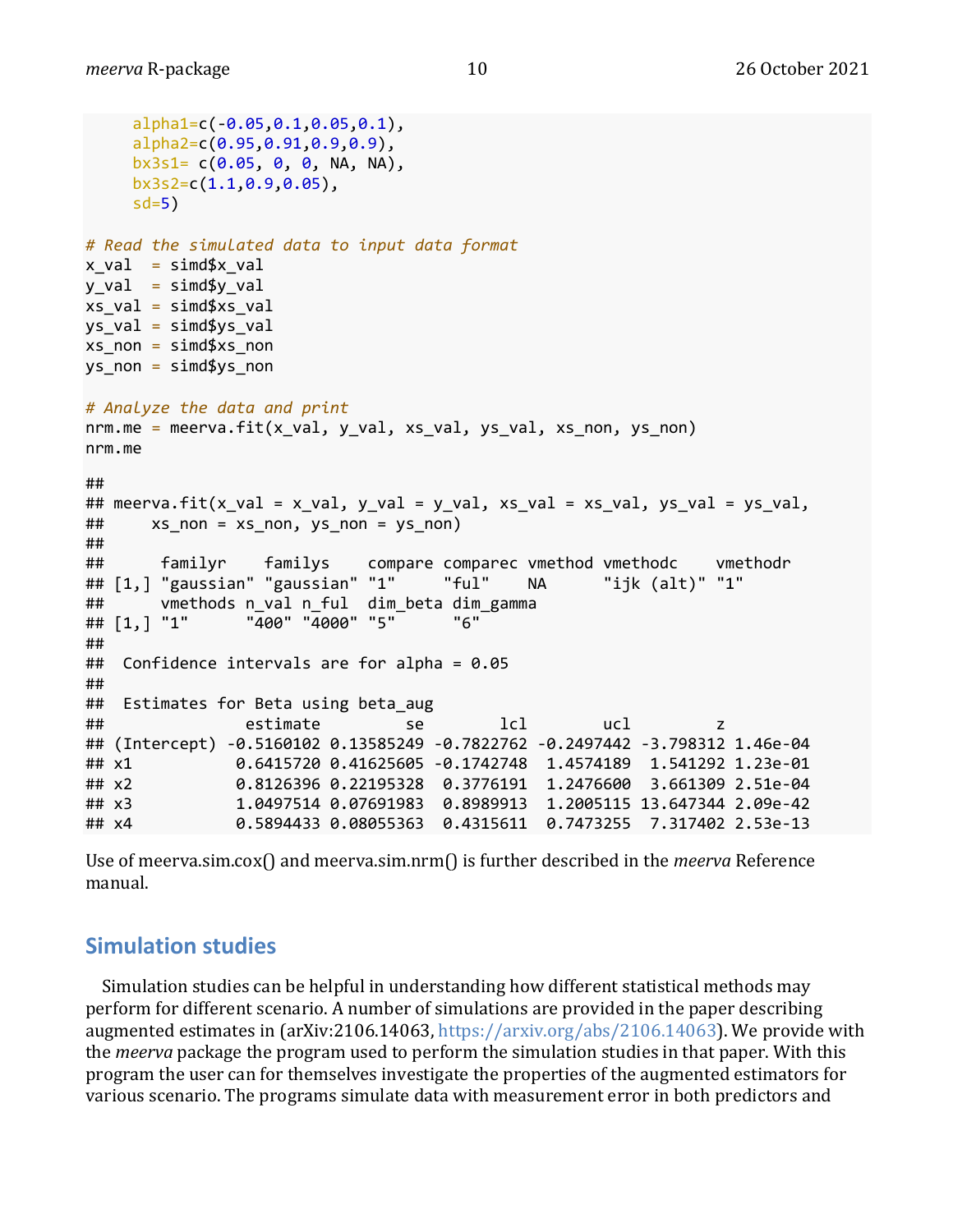outcomes for the logistic, Cox and linear regression models. Very simplistically the user may first try this program, meerva.sim.block(), without specifying any of the input variables and a default simulation setting will be run. Because the default is provided more as a starting point than for inference, by default only 100 data sets are simulated and analyzed. To draw stronger conclusions one should probably simulate 1000 data sets or more by specifying the input variable nsim (for number of simulations) as in meerva.sim.block( $nsim=1000$ ). Simulating 1000 datasets, as determined by the parameter nsim, suppressing a log of time as the program runs through the simulations, as determined by teh paramter simtime, and viewing the summary information we have, for example,

```
simex = meerva.sim.block(nsims=1000, simtime=0)
summary(simex)
## 
## ======================= Simulation parameters ==================================
## 
## list name = simex 
## 
## R glm family = gaussian
## 
## VCOV method vmethod = 1 , dfbeta
## 
## Comparison group = 1 , ful
## 
## Number of simulations = 1000
## 
## seed = 633677224
## 
## Full and val sample sizes of 4000 and 400
## 
## [,1] [,2] [,3] [,4] [,5]
## beta -0.5 0.5 0.2 1 0.5
## 
## [,1] [,2] [,3] [,4]
## alpha1 -0.05 0.1 0.05 0.1
## 
## [,1] [,2] [,3] [,4]
## alpha2 0.98 0.98 0.95 0.95
## 
## [,1] [,2] [,3] [,4] [,5]
## bx3s1 0.05 0 0 NA NA
## 
\sharp\sharp [,1] [,2] [,3]
## bx3s2 0.95 NA NA
## 
## [,1] [,2]
## bx12 0.25 0.15
## 
## SD = 1
##
```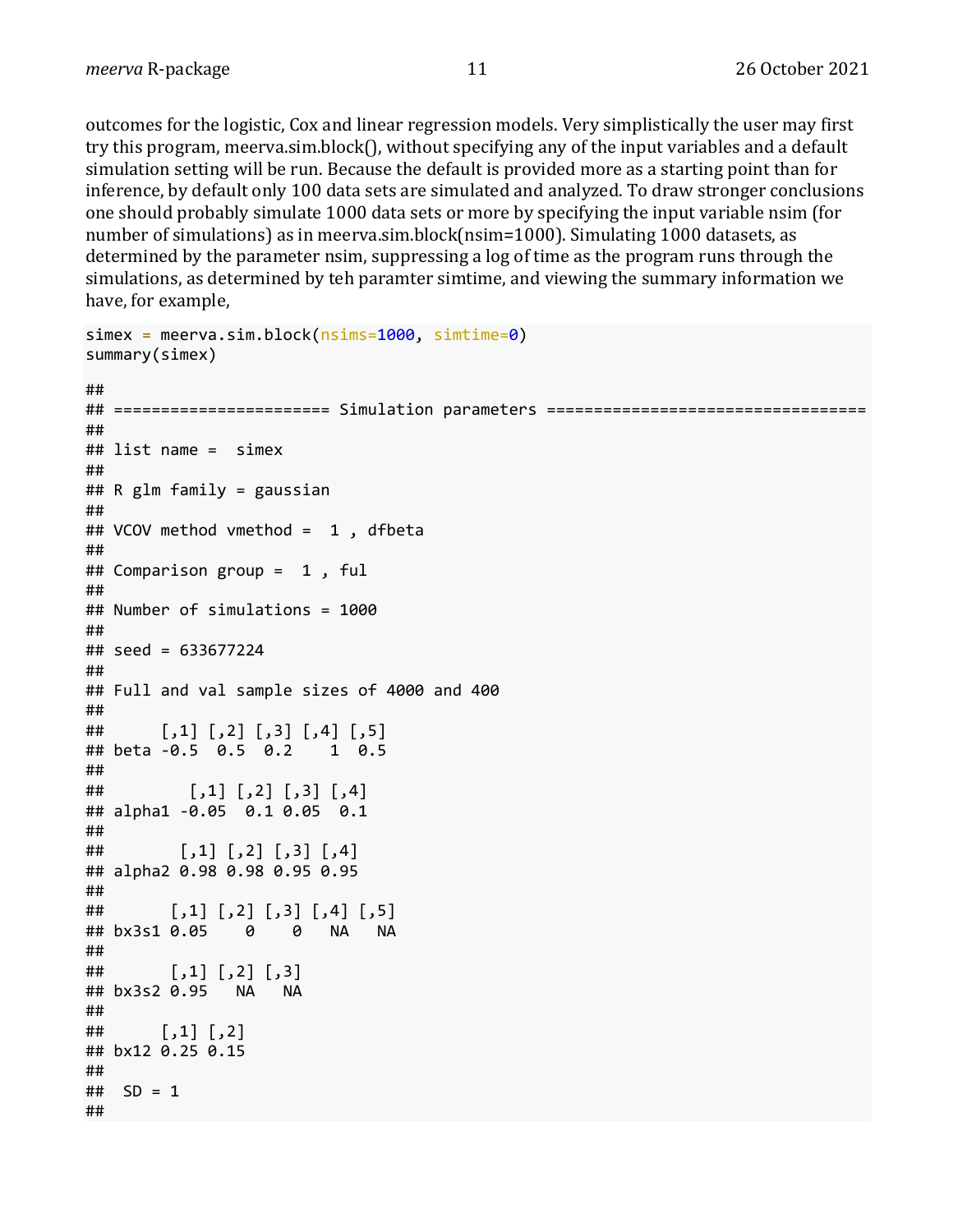```
\# mncor = 0
## 
## ================================================================================
## ======================= Estimate averages ======================================
## 
## (Intercept) x valx1 x valx2 x valx3 x valx4
## beta -0.5000000 0.5000000 0.2000000 1.0000000 0.5000000
## beta_val -0.5022569 0.5036400 0.2009553 0.9993991 0.4983573
## beta_aug -0.5008796 0.5015795 0.2013922 0.9998795 0.4995057
## 
## (Intercept) xs_fulx1s xs_fulx2 xs_fulx3s xs_fulx4
## gamma_ful -0.4372526 0.3251148 0.2007229 1.049886 0.4997596
## gamma_val -0.4385054 0.3271122 0.2004235 1.049366 0.4986172
## 
## ======================= Bias ===================================================
## 
## (Intercept) x_valx1 x_valx2 x_valx3
## beta_val_bias -0.0022569178 0.003640022 0.0009553472 -0.0006009482
## beta_aug_bias -0.0008795792 0.001579478 0.0013922206 -0.0001205343
## x_valx4
## beta_val_bias -0.0016427232
## beta_aug_bias -0.0004942831
## 
## (Intercept) xs_fulx1s xs_fulx2 xs_fulx3s xs_fulx4
## gamma_ful_bias 0.06274740 -0.1748852 0.0007229432 0.04988557 -0.0002403569
## gamma_val_bias 0.06149457 -0.1728878 0.0004234665 0.04936587 -0.0013827686
## 
## ======================= Standard Deviations ====================================
## 
## (Intercept) x_valx1 x_valx2 x_valx3 x_valx4
## beta_val_sd 0.06107792 0.11972736 0.14012782 0.05080355 0.05080432
## beta_aug_sd 0.02305151 0.06164541 0.05003283 0.01696226 0.01706642
## 
## (Intercept) xs_fulx1s xs_fulx2 xs_fulx3s xs_fulx4
## gamma ful sd 0.01920507 0.03517745 0.04587256 0.01696276 0.01617495
## gamma_val_sd 0.06246692 0.12213634 0.14114124 0.05415981 0.05181284
## 
## ======================= Average Standard Errors ===============================
## 
## (Intercept) x_valx1 x_valx2 x_valx3 x_valx4
## beta val sd 0.06174022 0.11696770 0.14193863 0.05076439 0.05048094
## beta_aug_sd 0.02331342 0.06150785 0.04793484 0.01732204 0.01712690
## 
## (Intercept) xs_fulx1s xs_fulx2 xs_fulx3s xs_fulx4
## gamma_ful_sdj 0.01977944 0.03645767 0.04481982 0.01681767 0.01598942
## gamma_val_sd 0.06289383 0.11481727 0.14268464 0.05355446 0.05086724
## gamma ful sd 0.01985192 0.03611491 0.04481597 0.01681043 0.01598961
## 
## ================================================================================
## ======================= Square Root MSEs =======================================
```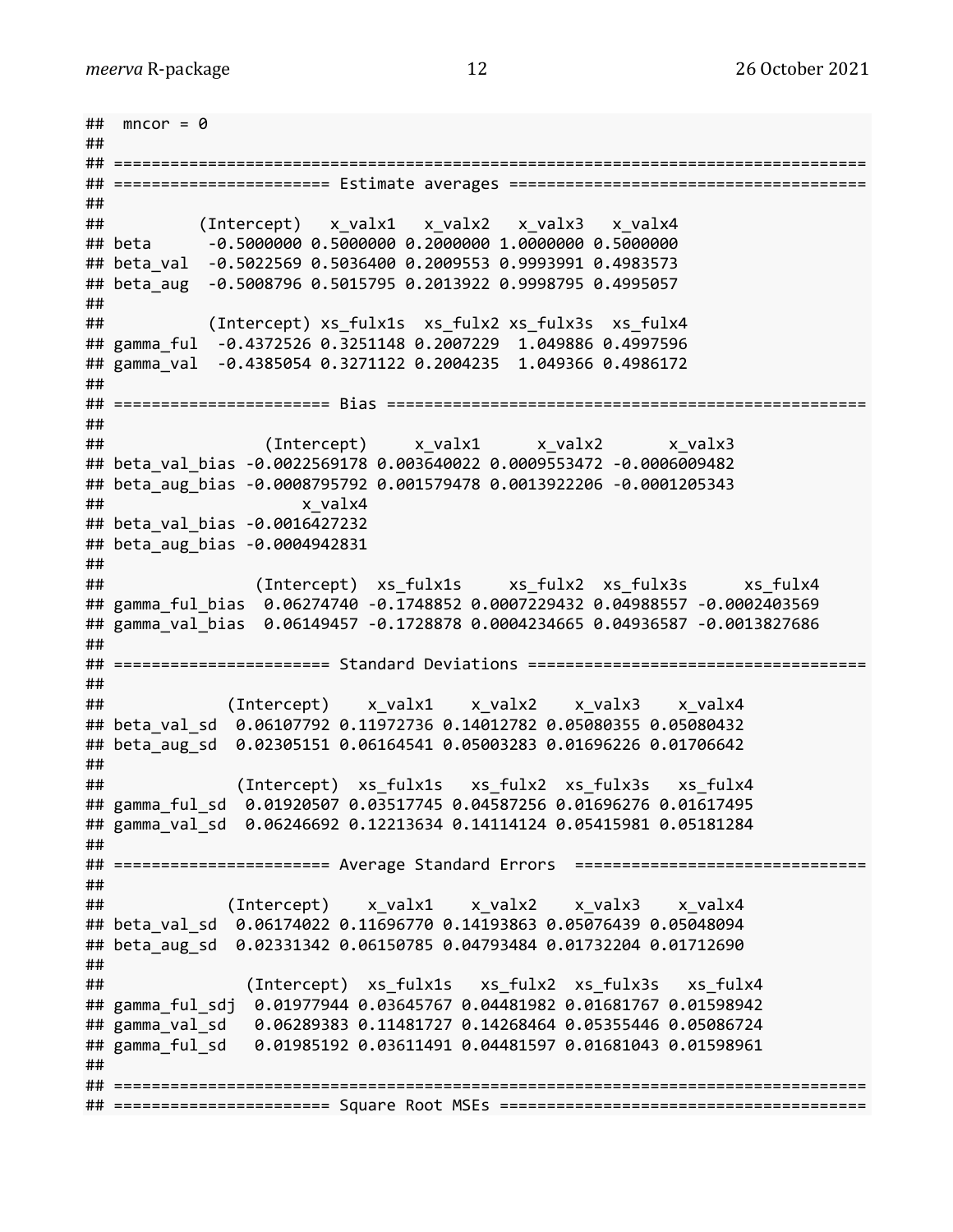## ## (Intercept) x\_valx1 x\_valx2 x\_valx3 x\_valx4 ## beta\_val\_rmse 0.06108908 0.11972283 0.14006100 0.05078169 0.05080548 ## beta aug rmse 0.02305676 0.06163482 0.05002718 0.01695420 0.01706505 ## ## (Intercept) xs fulx1s xs fulx2 xs fulx3s xs fulx4 ## gamma ful rmse 0.06561785 0.1783845 0.04585532 0.05268793 0.01616864 ## gamma\_val\_rmse 0.08763445 0.2116426 0.14107129 0.07326214 0.05180539 ## ## ================================================================================ ## ======================= Compare means and squared errors ======================= ## ## Compare MSE beta\_aug minus MSE bata\_val (Paired t-test) ## n mean beta0 sd lcl ucl ## (Intercept) 1000 -0.003200261 0 0.005364371 -0.003533145 -0.002867377 ## x\_valx1 1000 -0.010534704 0 0.019680734 -0.011755986 -0.009313422 ## x\_valx2 1000 -0.017114365 0 0.029658093 -0.018954788 -0.015273941 ## x\_valx3 1000 -0.002291335 0 0.003656269 -0.002518224 -0.002064447 ## x\_valx4 1000 -0.002289980 0 0.003479157 -0.002505878 -0.002074082 ## t p ## (Intercept) -18.86542 3.852487e-68 ## x\_valx1 -16.92704 1.056313e-56 ## x\_valx2 -18.24810 1.977107e-64 ## x\_valx3 -19.81758 5.648511e-74 ## x\_valx4 -20.81411 3.279030e-80 ## ## Bias in beta\_val ## n mean beta0 sd lcl ucl ## (Intercept) 1000 -0.0022569178 0 0.06107792 -0.006047089 0.001533253 ## x\_valx1 1000 0.0036400221 0 0.11972736 -0.003789621 0.011069666 ## x\_valx2 1000 0.0009553472 0 0.14012782 -0.007740241 0.009650935 ## x\_valx3 1000 -0.0006009482 0 0.05080355 -0.003753546 0.002551650 ## x\_valx4 1000 -0.0016427232 0 0.05080432 -0.004795369 0.001509923 ## t p ## (Intercept) -1.1685075 0.2428809 ## x\_valx1 0.9614144 0.3365765 ## x\_valx2 0.2155941 0.8293482 ## x\_valx3 -0.3740615 0.7084379 ## x\_valx4 -1.0225010 0.3067914 ## ## Bias in beta aug ## n mean beta0 sd lcl ucl ## (Intercept) 1000 -0.0008795792 0 0.02305151 -0.002310033 0.0005508748 ## x\_valx1 1000 0.0015794779 0 0.06164541 -0.002245909 0.0054048644 ## x\_valx2 1000 0.0013922206 0 0.05003283 -0.001712551 0.0044969921 ## x\_valx3 1000 -0.0001205343 0 0.01696226 -0.001173122 0.0009320532 ## x\_valx4 1000 -0.0004942831 0 0.01706642 -0.001553335 0.0005647685 ## t p ## (Intercept) -1.2066342 0.2278587 ## x\_valx1 0.8102384 0.4179962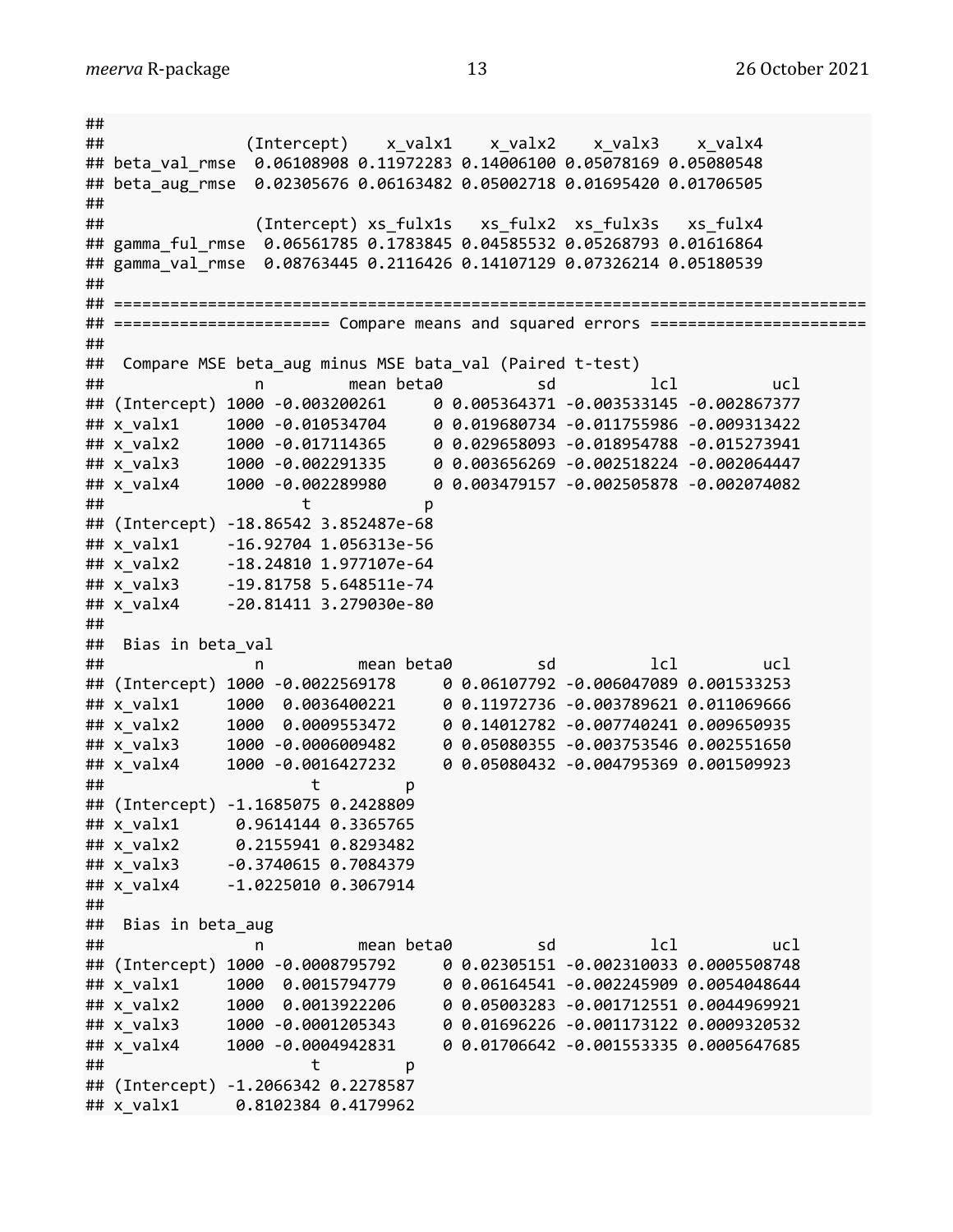```
## x_valx2 0.8799398 0.3791035
## x_valx3 -0.2247123 0.8222490
## x_valx4 -0.9158688 0.3599567
## 
## Bias in gamma_ful
## n mean beta0 sd lcl ucl
## (Intercept) 1000 0.0627473966 0 0.01920507 0.061555632 0.0639391612
## xs_fulx1s 1000 -0.1748851522 0 0.03517745 -0.177068077 -0.1727022268
## xs_fulx2 1000 0.0007229432 0 0.04587256 -0.002123664 0.0035695506
## xs_fulx3s 1000 0.0498855728 0 0.01696276 0.048832954 0.0509381913
## xs_fulx4 1000 -0.0002403569 0 0.01617495 -0.001244088 0.0007633743
## t p
## (Intercept) 103.3189077 0.0000000
## xs_fulx1s -157.2130670 0.0000000
## xs_fulx2 0.4983691 0.6183336
## xs_fulx3s 92.9990604 0.0000000
## xs_fulx4 -0.4699090 0.6385226
## 
## ================================================================================
## ======== beta and gamma 95% Confidence Interval coverage probabilities =========
## 
## Coverage for beta aug 95% CI
## n_ coverage coverage_lcl coverage_ucl
## (Intercept) 1000 0.956 0.943 0.969
## x_valx1 1000 0.950 0.936 0.964
## x_valx2 1000 0.932 0.916 0.948
## x_valx3 1000 0.963 0.951 0.975
## x_valx4 1000 0.953 0.940 0.966
## 
## Coverage for beta val 95% CI
## n_ coverage coverage_lcl coverage_ucl
## (Intercept) 1000 0.953 0.940 0.966
## x_valx1 1000 0.942 0.928 0.956
## x_valx2 1000 0.947 0.933 0.961
## x_valx3 1000 0.941 0.926 0.956
## x_valx4 1000 0.946 0.932 0.960
## 
## Coverage for gamma_ful 95% CI 
## n_ coverage coverage_lcl coverage_ucl
## (Intercept) 1000 0.116 0.096 0.136
## xs_fulx1s 1000 0.003 0.000 0.006
## xs_fulx2 1000 0.940 0.925 0.955
## xs_fulx3s 1000 0.151 0.129 0.173
## xs_fulx4 1000 0.947 0.933 0.961
## 
## ================================================================================
```
The first few elements of the simulation parameter summary include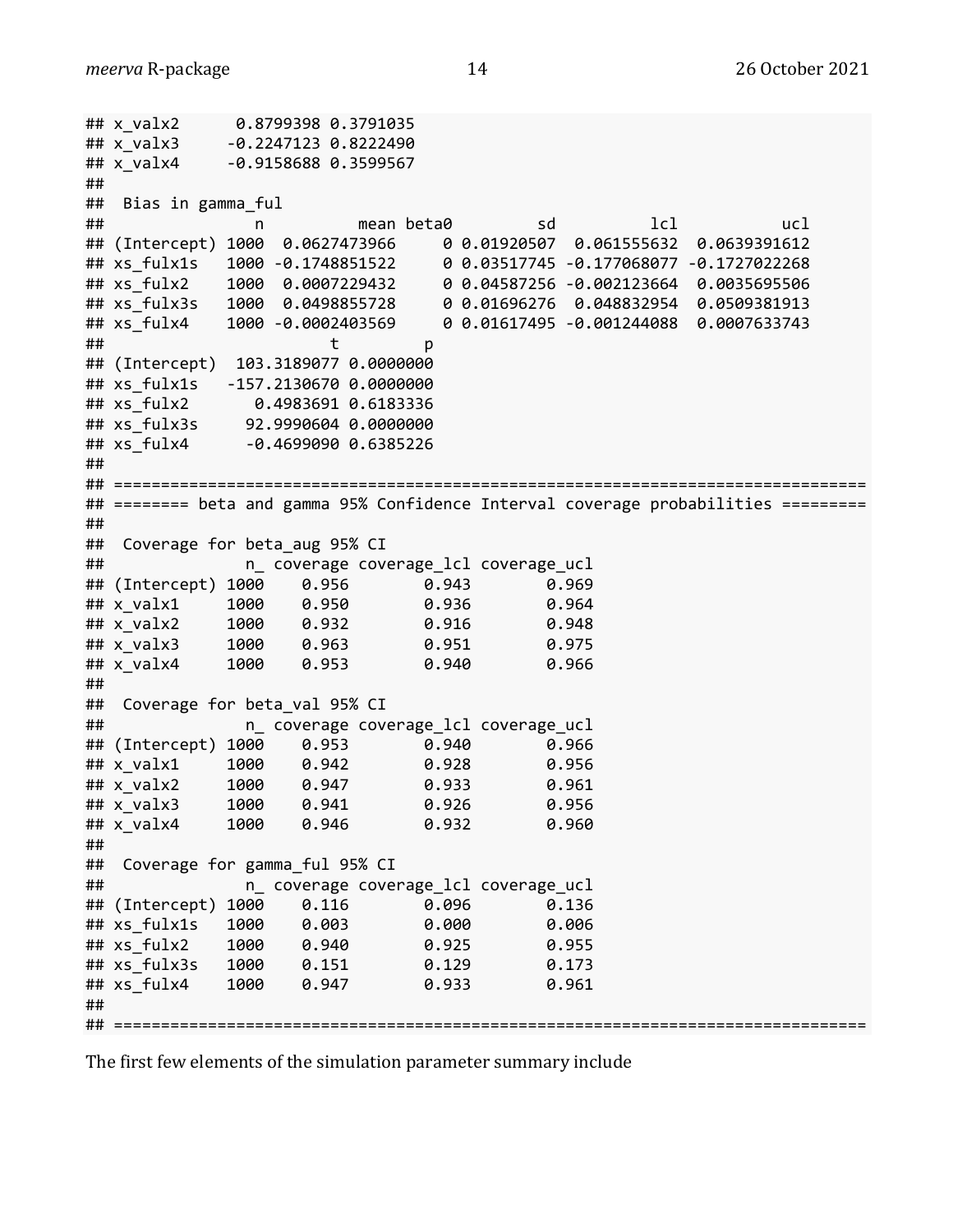- list name name of the list object in which results were stored. I found this helpful when reading summaries from multiple simulations.
- R glm family the family of model for simulating datasets and analyzing data, here gaussian.
- VCOV method the method used for estimating the variance covariance matrices needed for calculation of the augmented estimates, here by default using the dfbeta's (infinitesimal jackknife) from existing R functions or from Tong et al.  $\frac{doi:10.1093}{jami}$  ocz180 for logistic regression. The jackknife will provide more accurate variance estimates, e.g. meerva.sim.block( $n=1000$ , vmethod=0), but will take longer to compute.
- Comparison group In the standard formulation the augmented estimates involve the difference (gamma\_ful – gamma\_val) but the formulation involving (gamma\_non – gamma\_val) can also be used. Thus, either gamma\_ful or gamma\_val can serve as a comparison group. By default the programs uses gamma\_ful as the comparison group but can use gamma non as the comparison group (compare  $= 0$ ). This will generally not have a large impact on the analysis and is discussed in our methods paper.
- seed By default the program first generates a seed and stores this seed. One can give this seed value as input when running the simulation program again to replicate findings, e.g. meerva.sim.block $(n=1000, \text{seed} = 648284311)$ .

The other simulation parameters are as in the meerva.sim.brn(), meerva.sim.cox() and meerva.sim.nrm() functions for which we refer to the *meerva* Reference manual.

Summary statistics include various descriptions like averages, biases, standard deviations and mean square errors as well as average standard errors calculated form the individual simulations. We provide these summaries for the augmented estimates (based upon all reference and surrogate data) as well as estimates based upon either the reference or surrogate data alone using either the subsample or full sample. Because the models based upon surrogate data (alone) indeed estimate quantities different than estimates based upon the reference variables (alone) we use beta to denote estimates for reference variable models and gamma to denote estimates based upon surrogate variables. Additionally, we compare MSE's between augmented estimates and estimates based upon reference variables in the validation subsample, as well as test for bias of the various estimates. Finally, we calculate coverage probabilities for the different estimates. Though not shown in this example, for coverage probabilities of the augmented estimates one can compare using the jackknife with using the infinitesimal jackknife (using vmethod=3), typically finding better coverage probabilities with the jackknife. Fitting the data multiple times for the different methods and also estimating variances using the jackknife, this may require a bit of computing time.

Simulation results may be inspected visually by plotting as in

plot(simex)